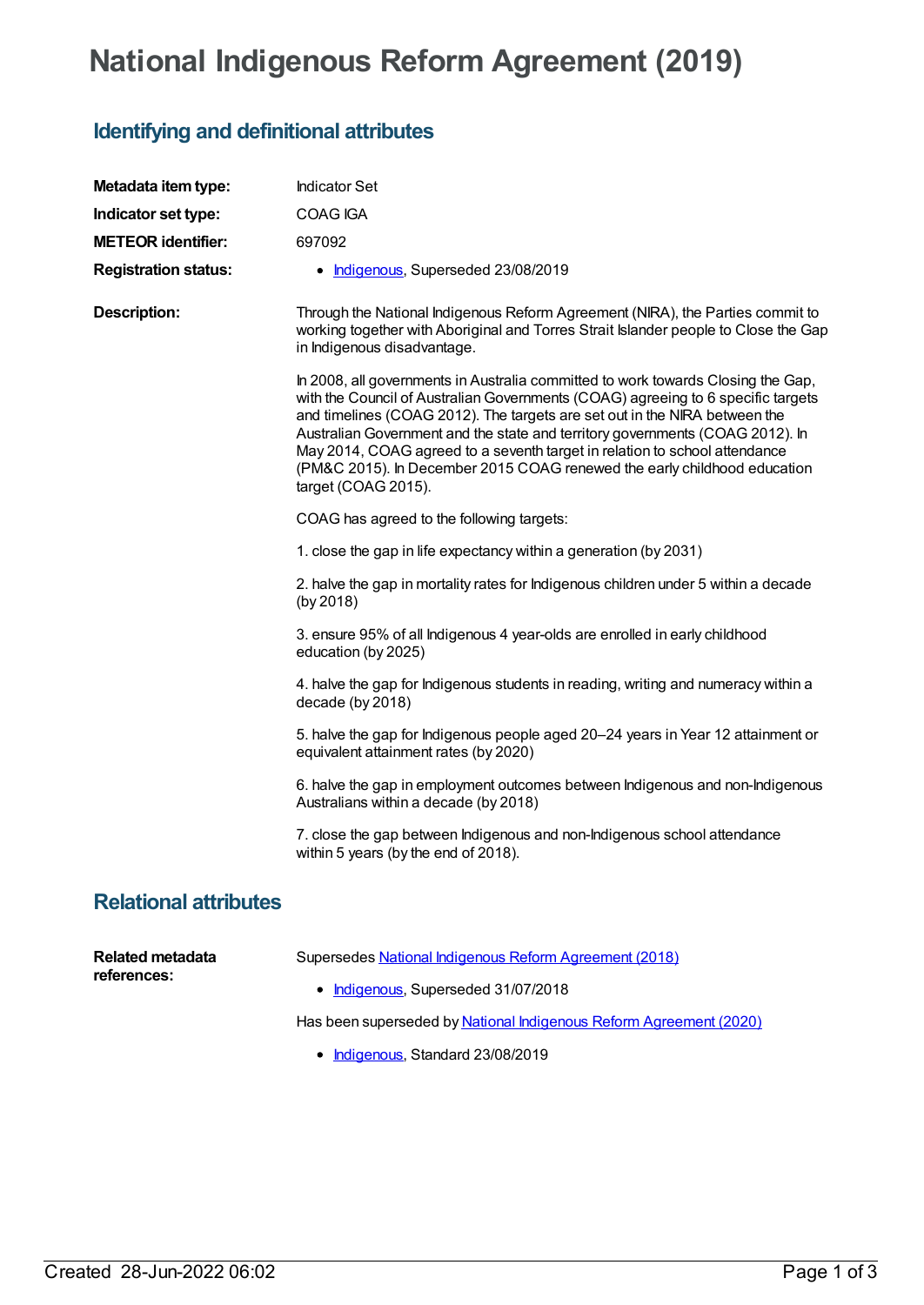| Outcome areas linked to<br>this Indicator set: | Indigenous Australians achieve health outcomes comparable to the broader<br>populationIndigenous, Standard 21/07/2010                                                                                                                                 |
|------------------------------------------------|-------------------------------------------------------------------------------------------------------------------------------------------------------------------------------------------------------------------------------------------------------|
|                                                | Indigenous children are born and remain healthylndigenous, Standard 21/07/2010                                                                                                                                                                        |
|                                                | Indigenous children have access to affordable, quality early childhood education in<br>the year before full-time schooling Indigenous, Standard 01/07/2016                                                                                            |
|                                                | Indigenous children have the same health outcomes as other Australian<br>childrenIndigenous, Standard 21/07/2010                                                                                                                                      |
|                                                | Indigenous people of working age participate effectively in all sectors and at all<br>levels of the labour marketIndigenous, Standard 21/07/2010                                                                                                      |
|                                                | Indigenous people remain healthy and free of preventable diseaseIndigenous,<br>Standard 21/07/2010                                                                                                                                                    |
|                                                | Indigenous students meet basic literacy and numeracy standards and overall levels<br>of literacy and numeracy are improving Indigenous, Standard 21/07/2010                                                                                           |
|                                                | Schooling promotes social inclusion and reduces the educational disadvantage of<br>children, especially Indigenous childrenIndigenous, Standard 01/07/2016                                                                                            |
|                                                | The Indigenous workforce age population has the depth and breadth of skills and<br>capabilities required for the 21st century labour marketIndigenous, Standard<br>21/07/2010                                                                         |
| Indicators linked to this                      | National Indigenous Reform Agreement: PI01-Estimated life expectancy at birth,                                                                                                                                                                        |
| Indicator set:                                 | 2019<br>Indigenous, Superseded 23/08/2019                                                                                                                                                                                                             |
|                                                | National Indigenous Reform Agreement: PI 02-Mortality rate by leading causes,                                                                                                                                                                         |
|                                                | 2019<br>Indigenous, Superseded 17/11/2019                                                                                                                                                                                                             |
|                                                | National Indigenous Reform Agreement: P103-Rates of current daily smokers,<br>2019<br>Indigenous, Superseded 17/11/2019                                                                                                                               |
|                                                | National Indigenous Reform Agreement: PI04-Levels of risky alcohol consumption,                                                                                                                                                                       |
|                                                | 2019<br>Indigenous, Superseded 23/08/2019                                                                                                                                                                                                             |
|                                                | National Indigenous Reform Agreement: PI05-Prevalence of overweight and                                                                                                                                                                               |
|                                                | obesity, 2019<br>Indigenous, Superseded 23/08/2019                                                                                                                                                                                                    |
|                                                | National Indigenous Reform Agreement: PI06-Under five mortality rate by leading<br>cause, 2019<br>Indigenous, Superseded 17/11/2019                                                                                                                   |
|                                                | National Indigenous Reform Agreement: PI07-Proportion of babies born of low                                                                                                                                                                           |
|                                                | birthweight, 2019<br>Indigenous, Superseded 23/08/2019                                                                                                                                                                                                |
|                                                | National Indigenous Reform Agreement: PI08-Tobacco smoking during pregnancy.<br>2019<br>Indigenous, Superseded 23/08/2019                                                                                                                             |
|                                                |                                                                                                                                                                                                                                                       |
|                                                | National Indigenous Reform Agreement: P109-Antenatal care, 2019<br>Indigenous, Superseded 23/08/2019                                                                                                                                                  |
|                                                | National Indigenous Reform Agreement: PI 10-Proportion of Indigenous children<br>who are enrolled in (and attending, where possible to measure) a preschool<br>program in the year before formal schooling, 2019<br>Indigenous, Superseded 17/11/2019 |
|                                                | National Indigenous Reform Agreement: PI 11-Percentage of students at or above<br>the national minimum standard in reading, writing and numeracy for Years 3, 5, 7<br>and 9, 2019<br>Indigenous, Superseded 23/08/2019                                |